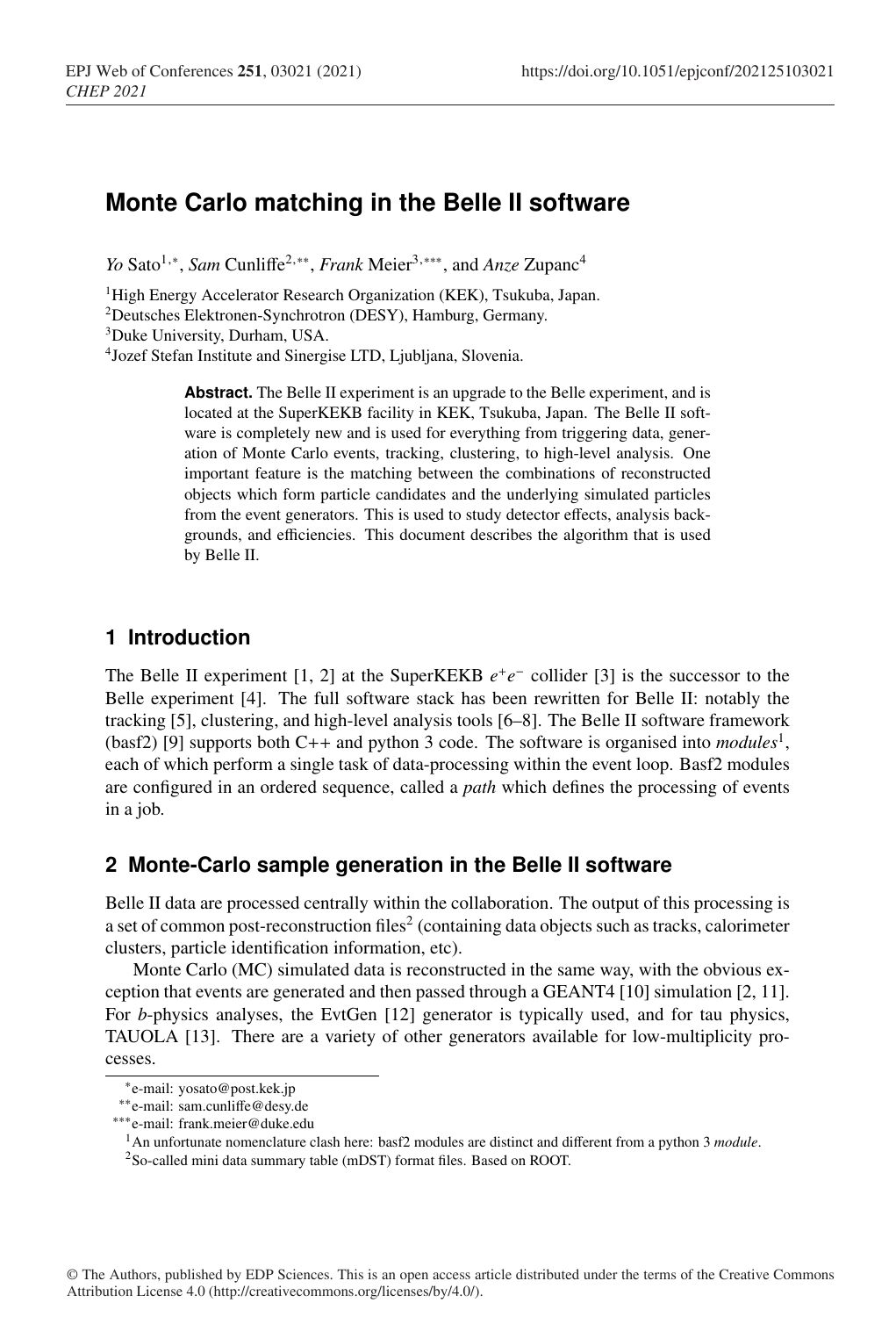In the post-reconstruction files from simulated events, the underlying generator-level particles are also stored alongside the reconstructed tracks, clusters, and other information. The generator-level particles are described by a Belle2:: MCParticle data object.

These post-reconstruction files (or subsets thereof) are processed again by the analyst who will have specific analysis requirements for her physics channel.

### **3 High-level analysis at Belle II**

In high-level analysis jobs, the tracks and clusters (or combinations thereof) are interpreted as candidate physics particles (Belle2::Particles). For example, a track associated to a calorimeter cluster consistent with a minimum-ionising particle, and with hits in the muon system would be a muon *candidate* particle. No specific selection criteria are necessarily imposed at this stage, any and all tracks may be interpreted as "muon" particles. To give another example, two particles under a kaon and pion hypothesis (using, say, particle identification information) can be combined to make a *composite* particle candidate for a  $K^{*0} \to K\pi$  decay.

It is at this stage, and to these particle candidates, that analysis-specific algorithms (such as kinematic fitting, full-event interpretation [6], etc) are employed.

#### **4 MC-matching**

The procedure of identifying the underlying generator-level particle that is responsible for a reconstructed candidate is *MC-matching* and is important for understanding reconstruction effects and backgrounds. This is the association of a particle to an MC-particle in Belle II nomenclature.

The MC-matching of tracks is described in Ref. [5]. In brief: it is a requirement on the purity of the hits used in the track that are due to a single generated particle. Similarly, a cluster is MC-matched if a certain fraction of its energy is due to the generated particle. Trackbased and cluster-based particles (final-state particles) therefore simply inherit the match of the underlying reconstructed object, with preference to the track. For example, if the track of the muon candidate particle discussed earlier is matched to a generator-level muon, then the particle will inherit this match regardless of the match of the associated calorimeter cluster. Photons,  $K_L^0$ , and neutrons take their MC match from that of the associated cluster.

For composite particles Belle II employs a two stage process. An algorithm to find an MC-match is followed by an *evaluation* step to categorise incorrectly reconstructed candidates.

#### **5 The algorithm for composite particles**

The goal of this MC-matching algorithm is to establish the relation between the reconstructed composite particle and the corresponding MC-particle. A flowchart of the algorithm is shown in Fig. 1.

Let us take the following decay chain as an example:  $\gamma(4S) \rightarrow B^0 \overline{B}{}^0$  followed by  $B^0 \to K^{*0}(\to K^+\pi^-)e^+e^-$ . Let us assume that the  $B^0$  candidate is correctly reconstructed from final-state particles (*K*<sup>+</sup>, π−, *e*<sup>+</sup>, and *e*−), which have already been matched with the corresponding MC-particles. In this case, one wants to assign the MC-particle  $B^0$  as the match to the candidate. The overall algorithm process is as follows:

• Check that every daughter  $(K^{*0}, e^+, e^-)$  of the initial particle  $(B^0)$  is a composite particle or a final-state particle.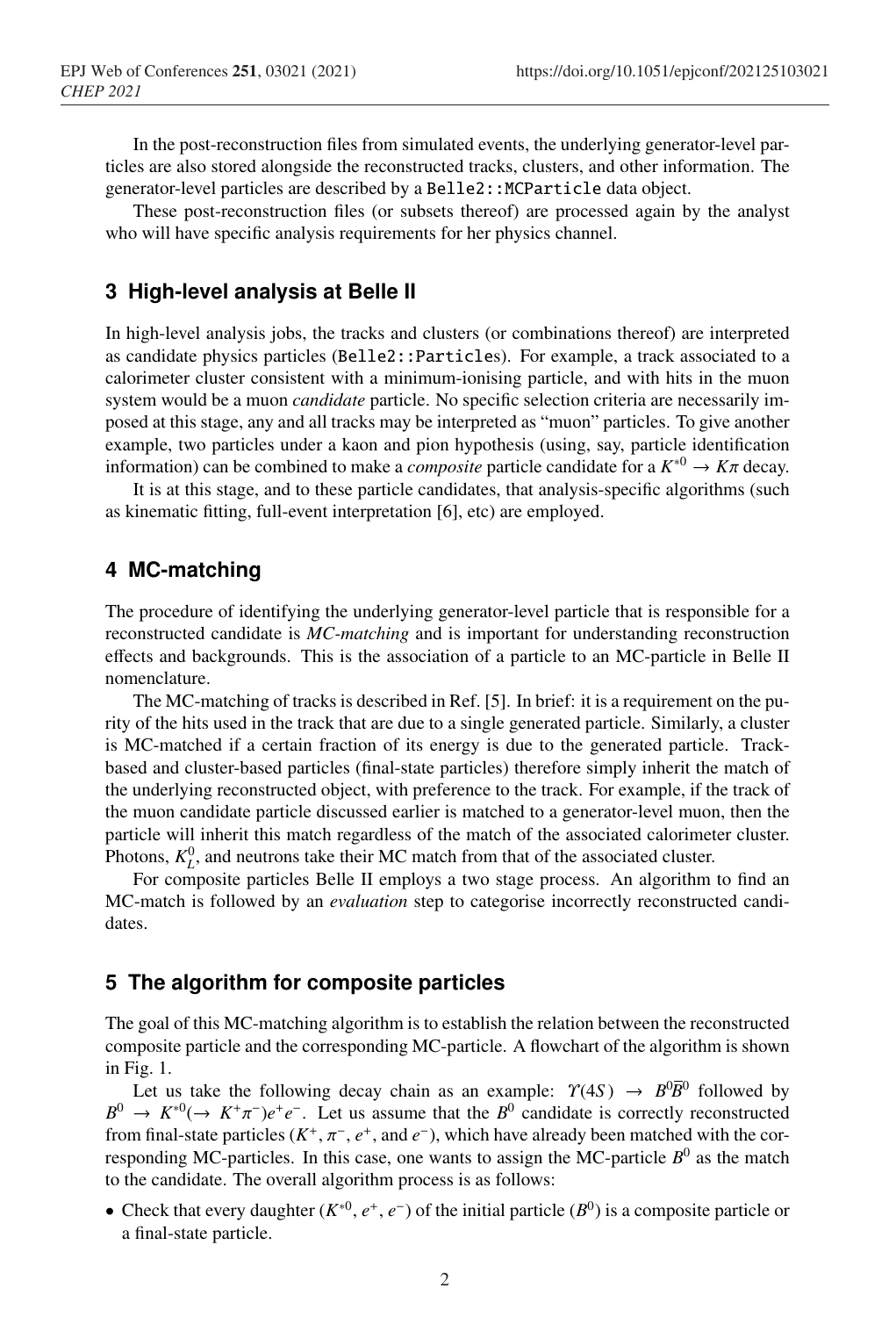

Figure 1. The algorithm flowchart of the MC-matching for a composite particle.

- If a daughter is a composite particle, such as the *K*∗<sup>0</sup> in the example, call the algorithm routine for that daughter recursively.
- Check all daughters of the initial particle for any that have already been matched.
- If all daughters have been matched, assign the most recent common ancestor from all MCparticles which are matched to the daughters. Hereafter, the most recent mutual ancestor is called *the first common mother*. In the example, the first common mother of the  $(K^{*0}, e^+, e^-)$ *e*<sup>−</sup>) is the *B*<sup>0</sup>. Thus, the MC-matching of *B*<sup>0</sup> is correctly established. The MC-matching of the  $K^{*0}$  will also be correct in the example, since the first common mother of  $(K^+, \pi^-)$  is the  $K^{*0}$ .
- If any daughter has not been matched, and no MC-particle is matched either: the algorithm is running on data, a final-state particle has been created from beam-background hits, or a particle is otherwise wrongly reconstructed.

It is also possible that a  $B^0$  candidate may have been reconstructed partially from correctly matched particles (say,  $K^+$ ,  $\pi^-$ ,  $e^+$ ) and a wrong particle ( $e^-_{other}$ ) which could be a decay product from, for instance, the other *B*. In this case, the first common mother of  $(K^+, \pi^-, e^+, \pi^-, e^+, \pi^-, \pi^-, \pi^+, \pi^-, \pi^+, \pi^-, \pi^+, \pi^-, \pi^+, \pi^-, \pi^+, \pi^-, \pi^+, \pi^-, \pi^+, \pi^-, \pi^+, \pi^-, \pi^+, \pi^-, \pi^+, \pi^-, \pi^+, \pi^-, \pi^+, \pi^-, \pi^+, \pi^-, \pi^+, \pi^$  $e_{other}^-$ ) is the  $\gamma$ (4*S*). So the *B*<sup>0</sup> candidate will be matched to the  $\gamma$ (4*S*).

If there is only one daughter in the "composite" particle, then the particle is assigned a match to the mother of the MC-particle matched to this daughter. This is a fringe case for, for example, semileptonic decays such as  $B^+ \to \tau^+ \nu_{\tau}$ . Assuming that the tau is correctly reconstructed in this example, then the particle has only one reconstructed mother. It is also sometimes desirable for users to "combine" a single particle with nothing to create a "mother". This is helpful for bookkeeping, and labelling purposes.

### **6 Evaluation algorithm for composite particles**

It is useful to categorise failure cases of the reconstruction. For this, a so-called *evaluation algorithm* is employed as a second step to the MC-matching.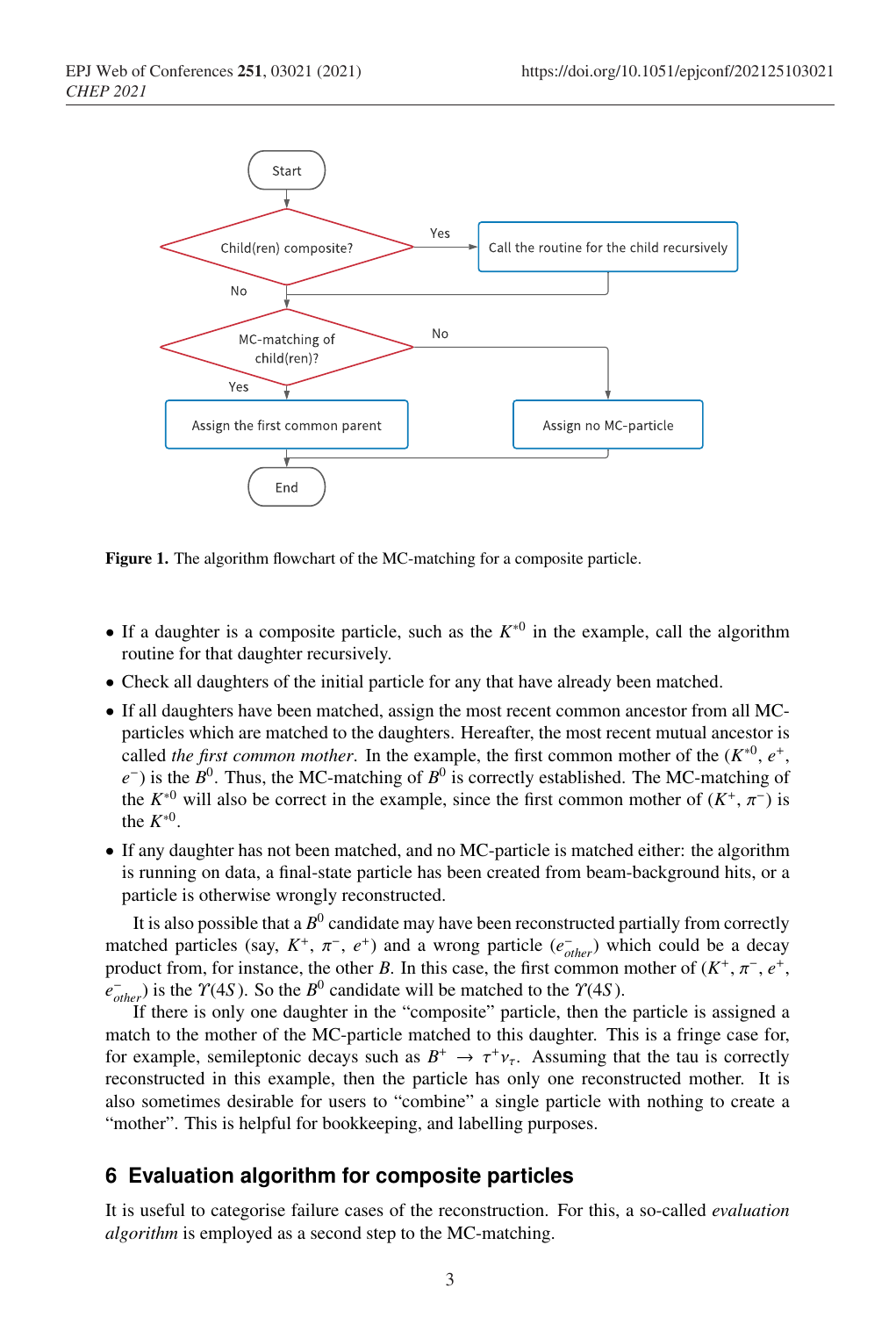The MC-matching of final-state particles can be evaluated trivially. On the other hand, evaluating the matching of composite particles must consider not only the MC-matching of the given particle but also that of daughters and particles which may be missed or erroneously added. Moreover, there must be the option to take into account the requirements of important physics analysis such as inclusive analyses (e.g.  $B \to X\gamma$ ). The MC-matching evaluation provides several error flags, that each analyst can choose to accept or not for her own analysis use case.

The evaluation for composite particles is divided into two major parts: processes with existing particles and processes with missing particles. Figure 2 shows the algorithm flowchart of the evaluation for existing particles. The algorithm is as follows:



Figure 2. The algorithm flowchart of the evaluation for existing particles

- First, check if the given particle has a match. If not, an InternalError flag is added indicating a problem in the matching.
- Check if the given particle has daughters.
- If the particle does not have any daughters, check if the MC-matching between the given particle and the MC-particle is correct.
	- If the MC-matching is correct, the routine ends.
	- If the MC-matching is not correct, check if the MC-particle related to the given particle is created in the GEANT4 detector simulation or in the generator.
		- If the MC-particle is simulated at generator level, then the MisID flag is added since the particle identification was not correct.
		- If the MC-particle was created at detector level, then the DecayInFlight flag is added since the particle must have decayed in the detector. And if the mother MC-particle of the MC-particle is also different from the given particle type, the MisID flag is also added.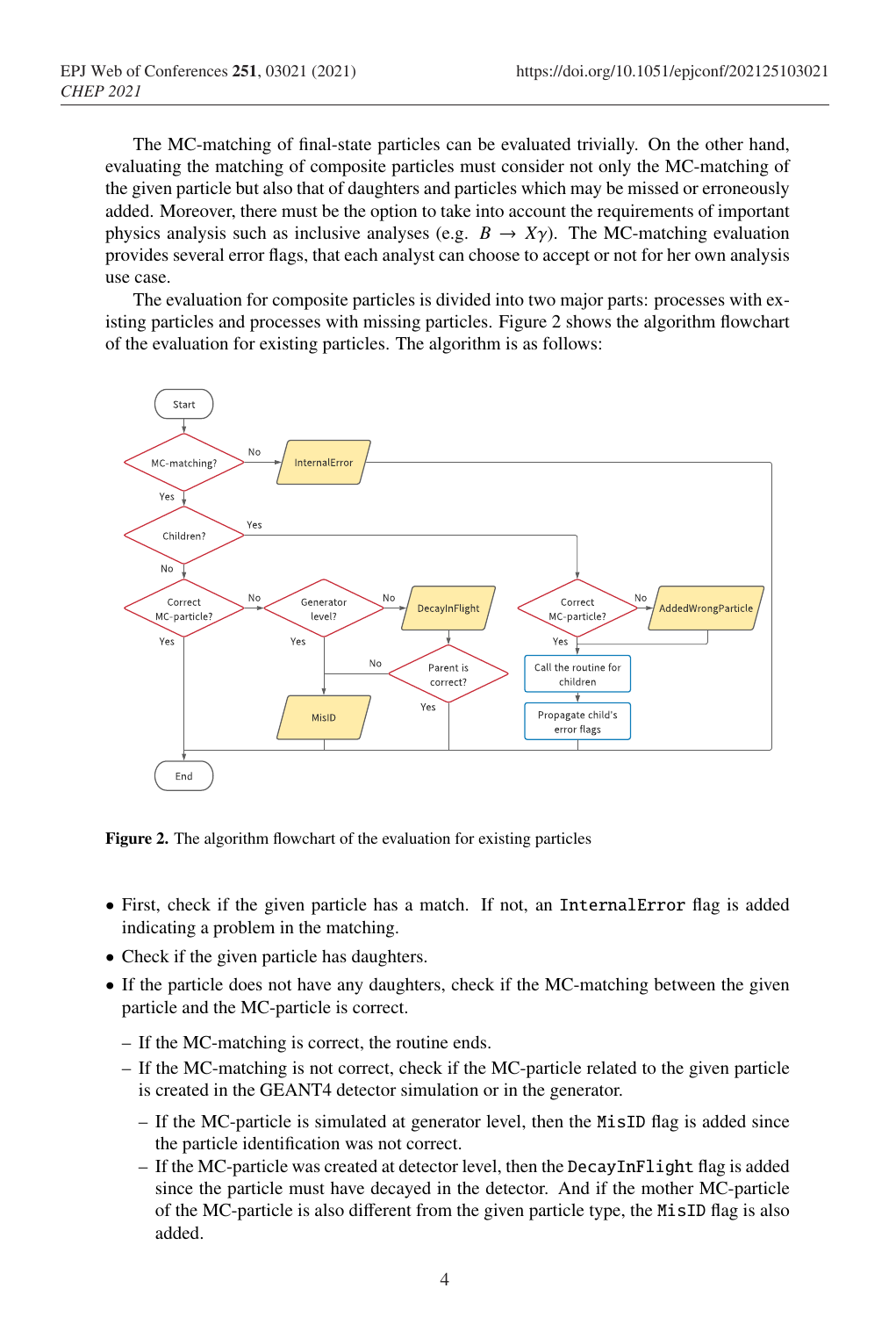- If the particle has daughters: check if the MC-matching is correct for each daughter. If not, the AddedWrongParticle flag is added.
	- The same algorithmic routine is then called recursively for all daughters.
	- The error flags of daughters are propagated to the parent particle.

Figure 3 shows the algorithm flowchart of the evaluation for missing particles. The algo-



Figure 3. The algorithm flowchart of the evaluation for missing particles

rithm is as follows:

- Create two lists of MC-particles: *GeneratedMCParticleList* which has all MC-particle daughters of the MC-particle which is matched to the given particle, and *MatchedMC-ParticleList* which has all MC-matched particles of the reconstructed decay chain.
- Check if each generated MC-particle of the *GeneratedMCParticleList* is included in the *MatchedMCParticleList*. If a generated MC-particle is not included, then a MC-particle was missed from the reconstruction. The cause of the missing particle is identified as follows:
	- If the MC-particle is a composite particle, then the MissingResonance flag is added.
	- If the MC-particle is a photon, first check if it is produced with PHOTOS [14] which simulates QED radiative corrections. In this case, the MissPHOTOS flag is added. If the MC-particle is produced with another generator such as EvtGen, then the MissGamma flag is added.
	- If the MC-particle is a neutrino, then the MissNeutrino flag is added.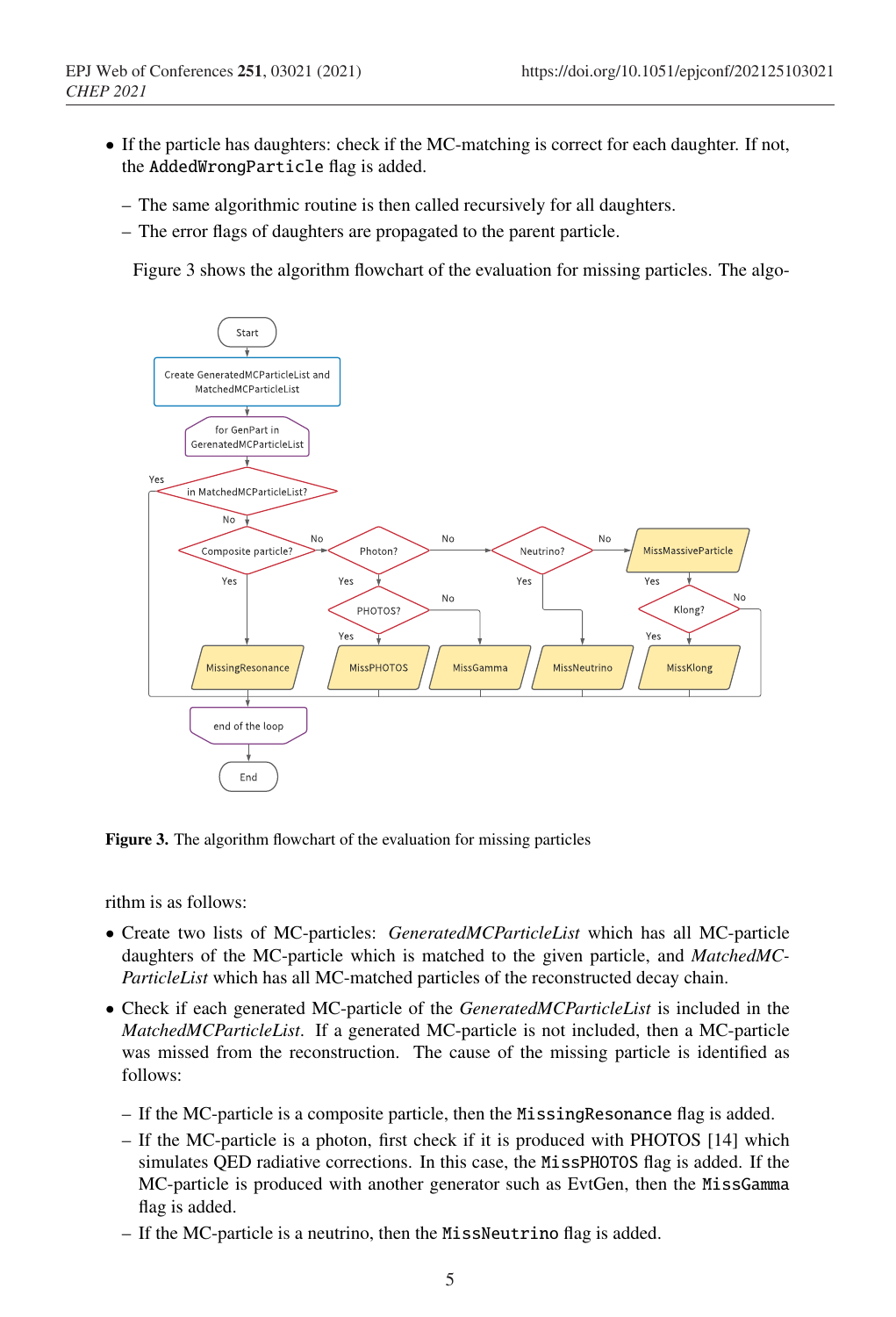- Otherwise, the MissMassiveParticle flag is added since the other particle was not a photon or neutrino.
	- $-$  If the MC-particle is  $K<sub>L</sub><sup>0</sup>$ , the special MissKlong flag is added.

# **7 User interface**

The matching of composite particle candidates can be computationally expensive if there are large combinatorics. Composite particles are therefore not matched or evaluated by default. The MCMatcherParticles module must be added to the basf2 processing path. This module runs both algorithms. A very brief script to run our example analysis from Section 5, is:

```
import basf2
path = basf2.Path() # instantiate a basf2 path
path.add_module("RootInput", "/path/to/a/file.root")
path.add_module("ParticleLoader", ["e+", "pi+", "K+"])
path.add_module("ParticleCombiner", "K*0 -> K+ pi-")
path.add_module("ParticleCombiner", "B0 -> K*0 e+ e-")
path.add_module("MCMatcherParticles", "B0") # matching module added
path.add_module("VariablesToHDF5", "B0", ["InvM", "isSignal"])
basf2.process(path) # execute the processing event loop
```
In this script, tracks are interpreted as particle candidates under three hypotheses:  $e^{\pm}$ ,  $\pi^{\pm}$ ,  $K^{\pm}$ (ParticleLoader). They are then uniquely combined to create candidate  $B^0 \to K^{*0}e^+e^$ decays comprising of groups of four tracks (ParticleCombiner). The penultimate module runs the MC-matching algorithm over all candidates. The final module writes out each candidate's invariant mass and a boolean isSignal quantity. The latter could be used as a target for some machine learning classifier, for example.

The user can control the behaviour of the algorithm and options to accept missing resonances, etc. with the use of syntax in the *decay string*. To give some examples:

- " $@Xsd \rightarrow K+ pi$ -" specific resonances (marked by  $@)$ ) that are correctly reconstructed do not need to be individually specified and are labelled  $X_{sd}$ .
- "B0 =  $exact \Rightarrow K*0$  e +  $e$ -" requires an exact match of every decay particle.
- "B0  $\rightarrow$  D<sup>\*</sup>- tau+ ?nu" a missing neutrino is acceptable.

## **8 Summary**

In summary, MC-matching is the association of particle candidates to the underlying generator-level particle. For track-based and cluster-based particle candidates, the match is inherited from the track or cluster (track preferred). For composite particle candidates, the Belle II algorithm attempts to find the *first common mother* of daughters. The user interface makes use of the *decay string* to configure the matching algorithm in an intuitive way.

### **References**

- [1] T. Abe et al. (2010), 1011.0352
- [2] W. Altmannshofer et al., PTEP 2019, 123C01 (2019), [erratum: PTEP2020,no.2,029201(2020)], 1808.10567
- [3] K. Akai, K. Furukawa, H. Koiso, Nucl. Instrum. Meth. A907, 188 (2018), 1809.01958